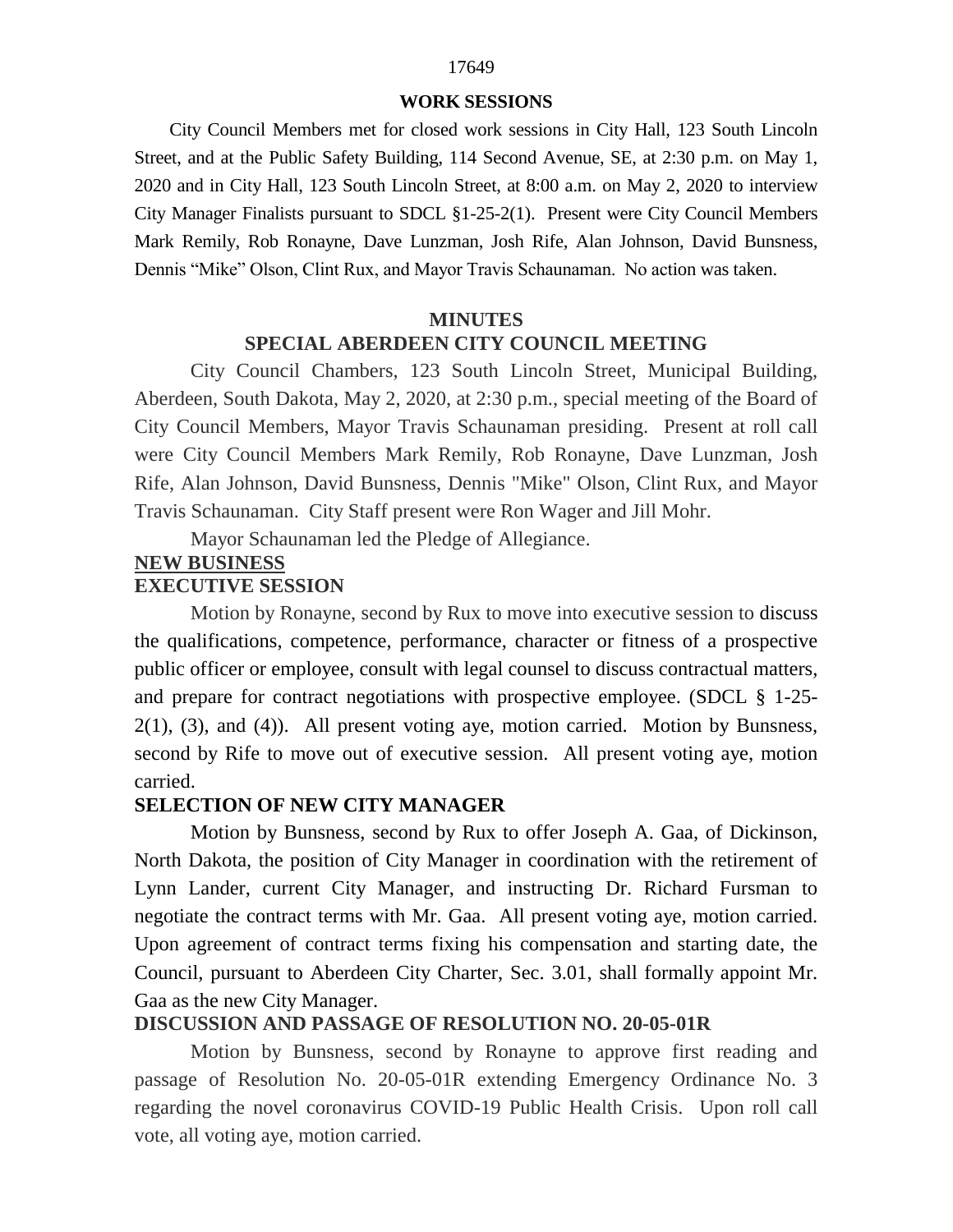#### 17650

# **RESOLUTION NO. 20-05-01R RESOLUTION EXTENDING ORDINANCE NO. 20-04-05 COVID-19 EMERGENCY ORDINANCE NO. 3 AND EASING CERTAIN RESTRICTIONS OF THE ORDINANCE**

**WHEREAS**, the Aberdeen City Council adopted COVID-19 Emergency Ordinance No. 3 (Ordinance No. 20-04-05) ("emergency ordinance") implementing certain measures which it deemed necessary to slow the community spread of the virus responsible for the COVID-19 disease; and

**WHEREAS**, aided by the voluntary compliance of most residents and businesses with the social distancing and hygiene practices recommended by the CDC, such measures have helped in slowing the community spread of the virus and providing a basis to begin reopening businesses and other public gathering places within the community; and

**WHEREAS**, the emergency ordinance shall be repealed, in part or in whole, on the day following each regular or special meeting of the City Council, *unless* the City Council at such regular or special meeting by resolution affirms (1) the continued existence of the public health emergency, and (2) the necessity of all or certain parts of the social distancing measures set forth in Section A, Paragraphs 1 - 7, and extends all or any part of the ordinance for the day following the next regular or special meeting of the City Council.

**WHEREAS**, based on the number of cases in Brown County, the almost complete lack of hospitalization in the City, and the available modeling, the City Council believes some of the social distancing restrictions can be modified to allow businesses to resume on-site services of customers without causing the number of cases in the city to rise to the level that it will overwhelm the hospitals' capacity if proper procedures are put in place.

# **NOW, THEREFORE, BE IT RESOLVED**:

1. The City Council affirms that some, but not all, of the social distancing measures set forth in Section A, Paragraphs 1, 2, 3, 4, 5, 6, and 7 of the emergency ordinance are necessary for the prevention and spread within the City of Aberdeen of the contagious virus.

2. The City Council hereby extends paragraphs 1, 2, 3, 4, 5, and 7 of Section A of the emergency ordinance for the day following the next regular or special meeting of the City Council, except that part of each paragraph that prohibits or closes on-site consumption, sales, or services *if* such business, facility, club, shop, organization, or other entity complies with the following restrictions: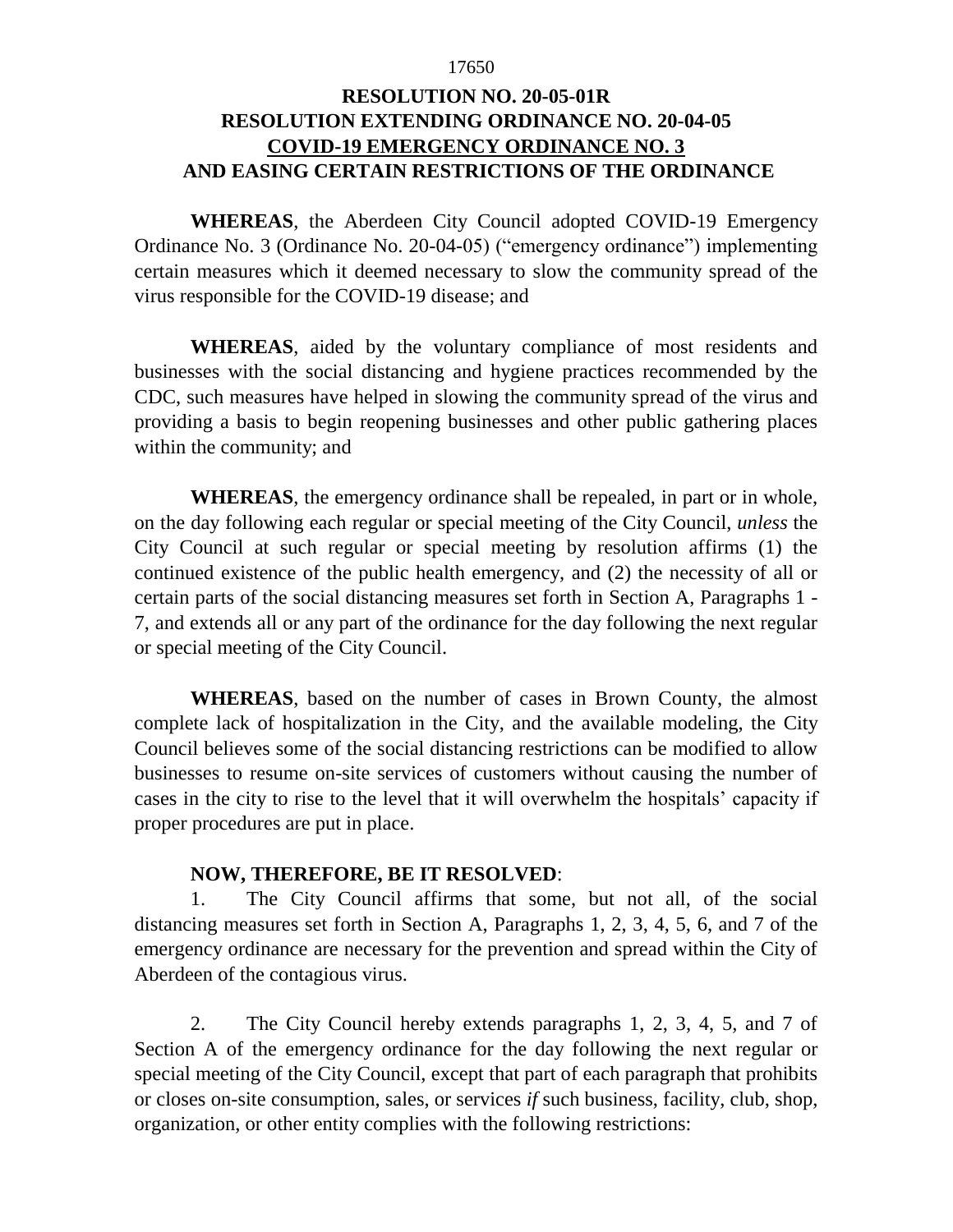- Maintains a minimum six-foot space between tables, chairs, and  $(a)$ barstools if occupants are not members of the same household or dining party of not more than 10 persons;
- $(b)$ Limits capacity in indoor recreational facilities and fitness businesses to a number of persons that can safely and reliably ensure social distancing;
- $(c)$ Requires handwashing at regular intervals of at least once per hour for all restaurant, bar, and food service employees;
- $(d)$ Cleans and disinfects video lottery machines between each customer and at the start of business;
- Reduces seating to allow for social distancing by removing chairs or  $(e)$ marking certain seats as "not available due to social distancing";
- $(f)$ Posts for customers the regular cleaning and disinfecting schedule;
- Maintains a six-foot space between customers waiting for service or (g) entry into the facility; and
- Employees of beauty and hair salons, nail salons, tattoo parlors, spas,  $(h)$ massage studios, and barber shops wear masks which cover their nose and mouth during customer contact times. Customer seating must be at least  $six(6)$  feet apart.
- $(i)$ Implements daily health screening protocol per South Dakota Department of Health guidelines for all employees.
- $(i)$ Employees shall wear a mask that covers the face and nose when social distancing guidelines cannot be met with, or a barrier to the public is not provided.
- $(k)$ Equipment and mats in health, fitness, athletic, and weight training facilities must be cleaned and disinfected between each use.

3. In addition to the specific requirements listed above, businesses shall operate in a manner consistent with CDC guidelines and any applicable state regulation or executive orders. Employers should plan to respond in a flexible way to varying levels of disease transmission in the community and be prepared to refine their business response plans as needed.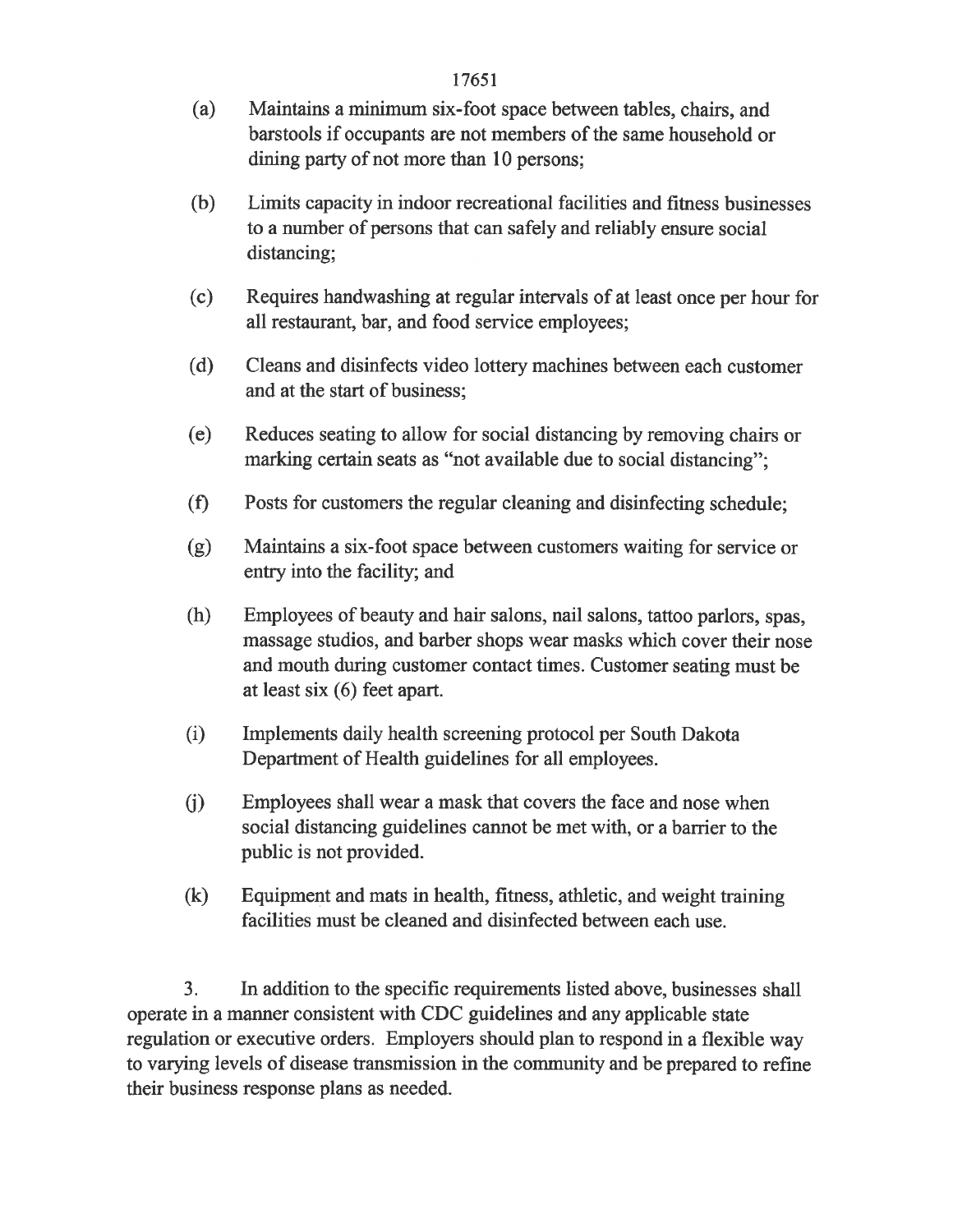The City encourages all individuals within the City to continue to  $\overline{4}$ . follow the CDC guidelines and recommended hygiene practices.

 $5<sub>1</sub>$ The City encourages grocery and retail stores to limit customers to a number of persons that can safely and reliably ensure social distancing, and, where practicable, to clearly mark one-way shopping aisles and install a plexiglass or similar divider between the customer and the cashier.

6. The City encourages enhanced cleaning and disinfecting requirements for motel and hotel rooms.

The City Council hereby extends paragraph 6 of Section A and all of 7. Section B of the emergency ordinance for the day following the next regular or special meeting of the City Council.

The foregoing Resolution was approved after first reading and passed at a special meeting of the Aberdeen City Council on the 2<sup>nd</sup> day of May, 2020. Number of AYES: 9; Number of NAYS: 0.

# **ADJOURN**

There being no further business, motion by Bunsness, second by Johnson to adjourn the meeting. All voting aye, motion carried. Meeting adjourned at 3:55 p.m.

Prepared by Ronald Wager, as designee for the Finance Officer.

City Attorney, as designee for Finance Officer

# **MINUTES**

# **ABERDEEN CITY COUNCIL MEETING**

City Council Chambers, 123 South Lincoln Street, Municipal Building, Aberdeen, South Dakota, May 4, 2020 at 5:30 p.m., regular meeting of the Board of City Council Members, Mayor Travis Schaunaman presiding. Present at roll call were City Council Members Mark Remily by teleconference, Rob Ronayne, Dave Lunzman by teleconference, Josh Rife, Alan Johnson, David Bunsness by teleconference, Dennis "Mike" Olson by teleconference, and Clint Rux. City Staff present were Lynn Lander by teleconference, Ron Wager by teleconference, Robin Bobzien by teleconference, Brett Bill by teleconference, Karl Alberts, Dave McNeil by teleconference, Bob Braun, Tom Wanttie by teleconference, and Peggi Badten by teleconference.

Mayor Schaunaman led the Pledge of Allegiance.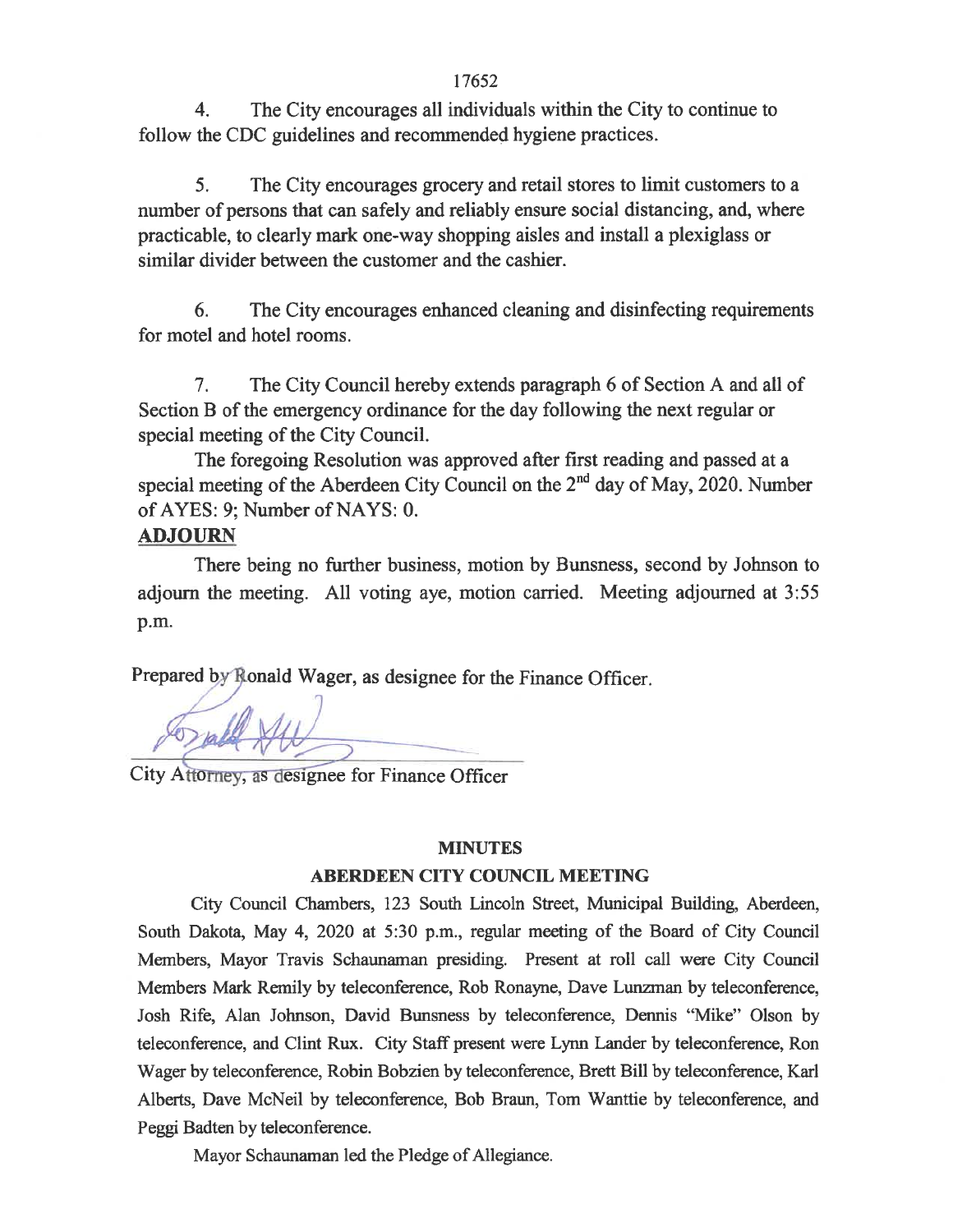### **MINUTES**

Motion by Ronayne, second by Rife to approve the minutes of the City Council Meetings of April 27 and 29, 2020, as circulated. Upon roll call vote, all voting aye, motion carried.

#### **PROCLAMATION**

Mayor Schaunaman read and proclaimed May  $3 - 9$ , 2020 as "Drinking Water" Week".

**OPEN FORUM** – No one was present.

#### **OLD BUSINESS**

#### **ORDINANCE NO. 20-04-03**

Motion by Johnson, second by Rux to approve second reading and final adoption of Ordinance No. 20-04-03 to rezone the property described as Lot 5, Block 40, Thomas Addition in the NW  $\frac{1}{4}$  of Section 24, T123N, R64W of the 5<sup>th</sup> P.M., Brown County, South Dakota (926 South Lincoln Street) from (C-3) Central Business District to (R-3) High Density Residential District. Upon roll call vote, all voting aye, motion carried.

### **ORDINANCE NO. 20-04-04**

Motion by Ronayne, second by Rife to approve second reading and final adoption of Ordinance No. 20-04-04 to rezone the property described as Lot 1, NSU Athletic Field Addition in the SE  $\frac{1}{4}$  of Section 24, T123N, R64W of the 5<sup>th</sup> P.M., Brown County, South Dakota (1416 South State Street) from (R-2) Medium Density Residential District and (M) Municipal, State, and County Use District to (M) Municipal, State, and County Use District. Upon roll call vote, all voting aye, motion carried.

# **CONSENT CALENDAR**

Motion by Johnson, second by Rux to approve the following items on the consent calendar:

2019 Unaudited Financial Report – for the City of Aberdeen, South Dakota – receive and place on file

REQUEST FOR STREET USE – City parking lot entrances to Lincoln Street and  $5<sup>th</sup>$  Avenue for the First United Methodist Church's Worship Service on May 10, 2020

Upon roll call vote, all voting aye, motion carried.

#### **NEW BUSINESS**

## **DISCUSSION AND PASSAGE OF RESOLUTION NO. 20-05-02R**

Motion by Rux, second by Johnson to approve first reading and passage of Resolution No. 20-05-02R extending Emergency Ordinance No. 3 regarding the novel coronavirus COVID-19 Public Health Crisis. Upon roll call vote, Remily, Ronayne, Lunzman, Rife, Johnson, Bunsness, Rux, and Mayor Schaunaman voting aye, Olson voting nay, motion carried.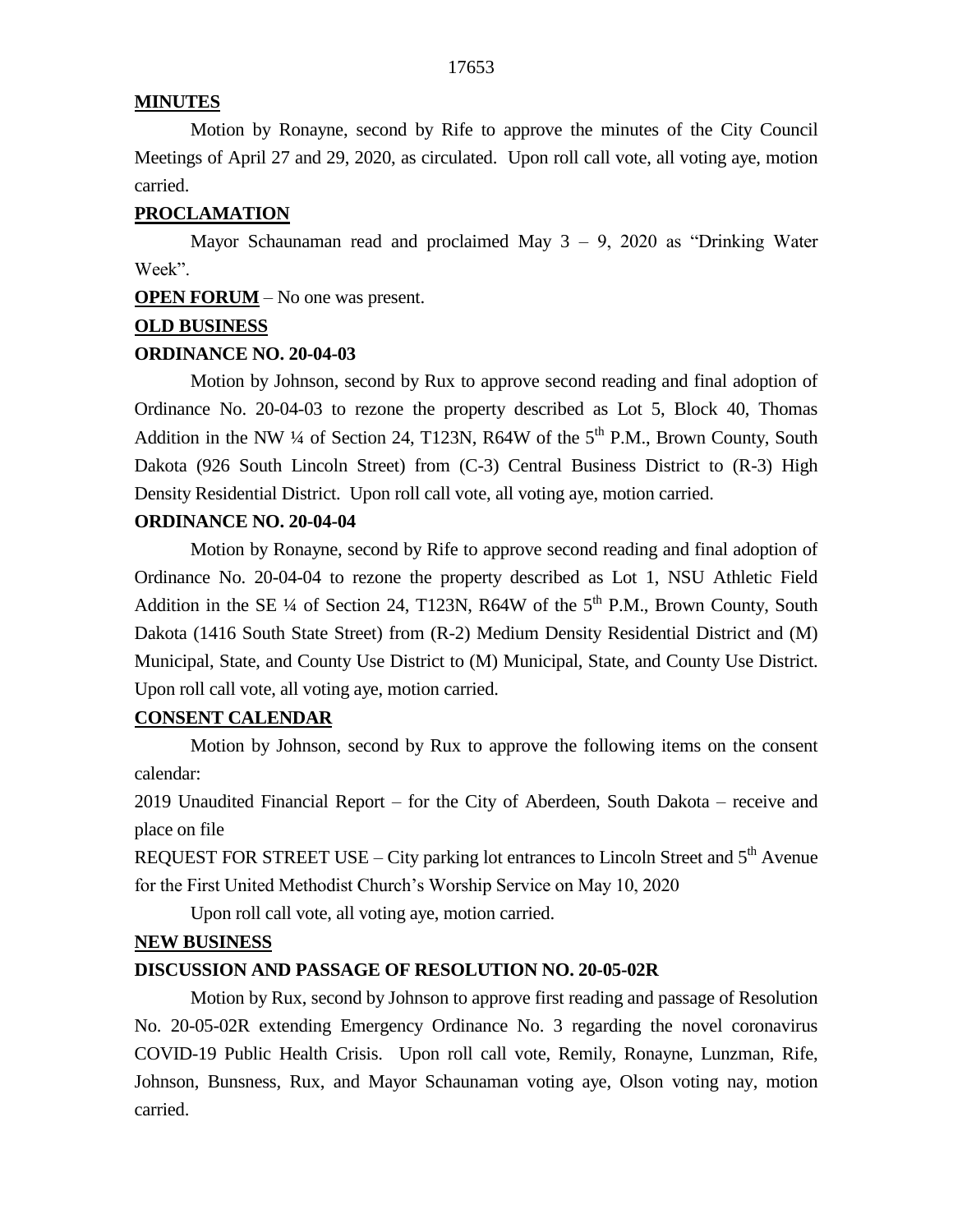#### 17654

# RESOLUTION NO. 20-05-02R RESOLUTION EXTENDING ORDINANCE NO. 20-04-05 COVID-19 EMERGENCY ORDINANCE NO. 3 AND EASING CERTAIN RESTRICTIONS OF THE ORDINANCE

WHEREAS, the Aberdeen City Council adopted COVID-19 Emergency Ordinance No. 3 (Ordinance No. 20-04-05) ("emergency ordinance") implementing certain measures which it deemed necessary to slow the community spread of the virus responsible for the COVID-19 disease; and

WHEREAS, aided by the voluntary compliance of most residents and businesses with the social distancing and hygiene practices recommended by the CDC, such measures have helped in slowing the community spread of the virus and providing a basis to begin reopening businesses and other public gathering places within the community; and

WHEREAS, the emergency ordinance shall be repealed, in part or in whole, on the day following each regular or special meeting of the City Council, *unless* the City Council at such regular or special meeting by resolution affirms (1) the continued existence of the public health emergency, and (2) the necessity of all or certain parts of the social distancing measures set forth in Section A, Paragraphs 1 - 7, and extends all or any part of the ordinance for the day following the next regular or special meeting of the City Council.

WHEREAS, based on the number of cases in Brown County, the almost complete lack of hospitalization in the City, and the available modeling, the City Council believes some of the social distancing restrictions can be modified to allow businesses to resume onsite services of customers without causing the number of cases in the city to rise to the level that it will overwhelm the hospitals' capacity if proper procedures are put in place.

#### NOW, THEREFORE, BE IT RESOLVED:

1. The City Council affirms that some, but not all, of the social distancing measures set forth in Section A, Paragraphs 1, 2, 3, 4, 5, 6, and 7 of the emergency ordinance are necessary for the prevention and spread within the City of Aberdeen of the contagious virus.

2. The City Council hereby extends paragraphs 1, 2, 3, 4, 5, and 7 of Section A of the emergency ordinance for the day following the next regular or special meeting of the City Council, except that part of each paragraph that prohibits or closes on-site consumption, sales, or services *if* such business, facility, club, shop, organization, or other entity complies with the following restrictions: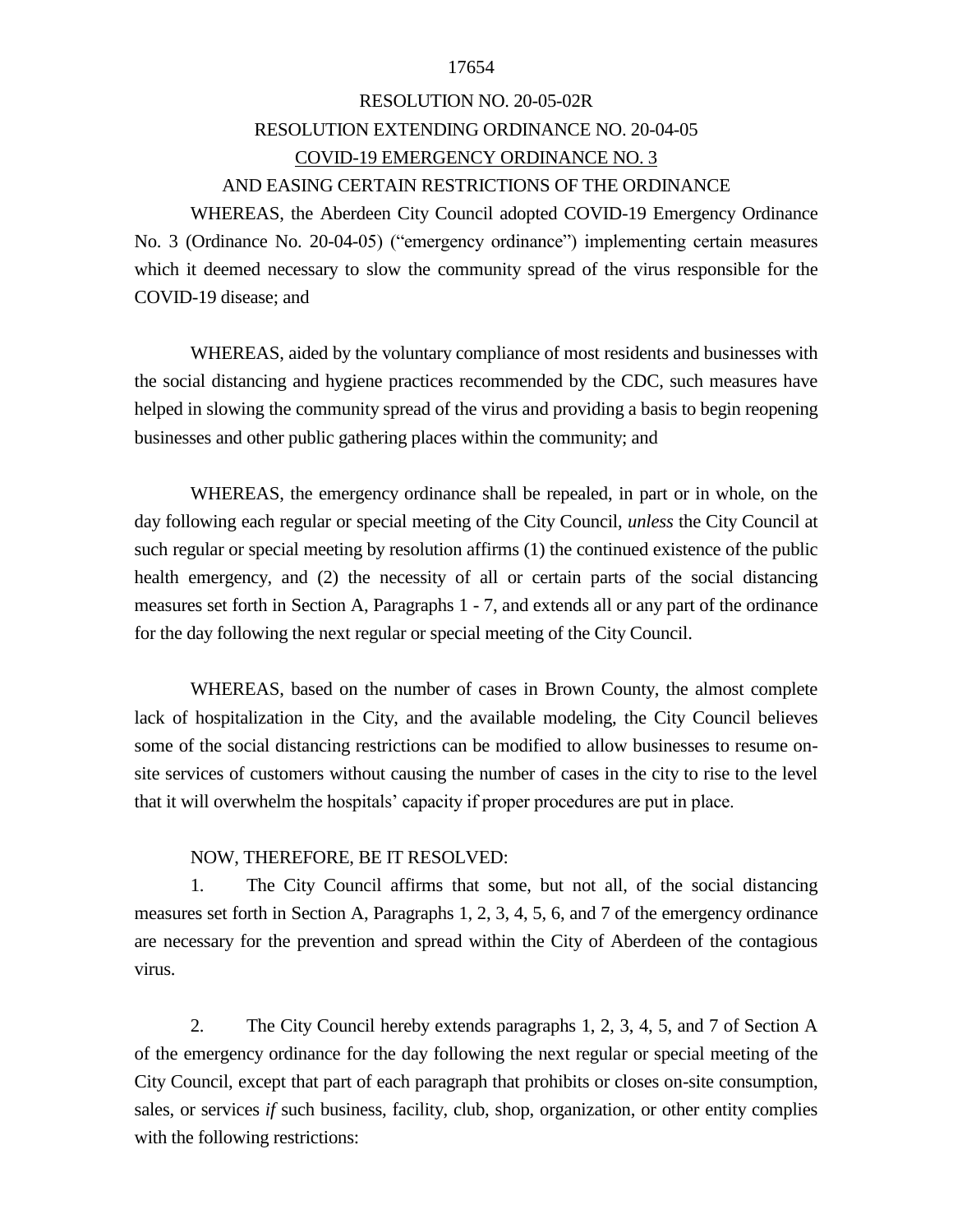- (a) Maintains a minimum six-foot space between tables, chairs, and barstools if occupants are not members of the same household or dining party of not more than 10 persons;
- (b) Limits capacity in indoor recreational facilities and fitness businesses to a number of persons that can safely and reliably ensure social distancing;
- (c) Requires handwashing at regular intervals of at least once per hour for all restaurant, bar, and food service employees;
- (d) Cleans and disinfects video lottery machines between each customer and at the start of business;
- (e) Reduces seating to allow for social distancing by removing chairs or marking certain seats as "not available due to social distancing";
- (f) Posts for customers the regular cleaning and disinfecting schedule;
- (g) Maintains a six-foot space between customers waiting for service or entry into the facility; and
- (h) Employees of beauty and hair salons, nail salons, tattoo parlors, spas, massage studios, and barber shops wear masks which cover their nose and mouth during customer contact times. Customer seating must be at least six (6) feet apart.
- (i) Implements daily health screening protocol per South Dakota Department of Health guidelines for all employees.
- (j) Employees shall wear a mask that covers the face and nose when social distancing guidelines cannot be met with, or a barrier to the public is not provided.
- (k) Equipment and mats in health, fitness, athletic, and weight training facilities must be cleaned and disinfected between each use.

3. In addition to the specific requirements listed above, businesses shall operate in a manner consistent with CDC guidelines and any applicable state regulation or executive orders. Employers should plan to respond in a flexible way to varying levels of disease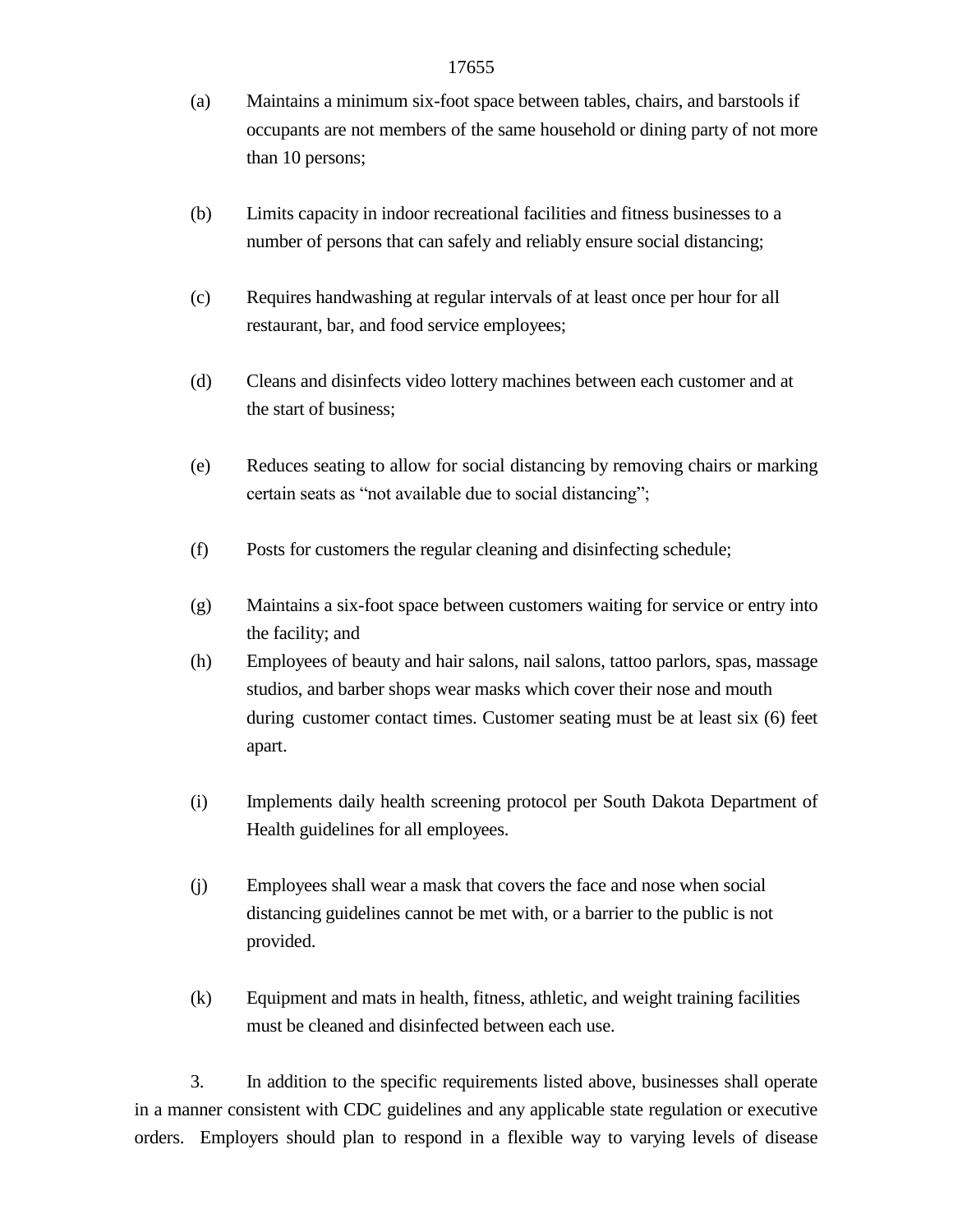transmission in the community and be prepared to refine their business response plans as needed.

4. The City encourages all individuals within the City to continue to follow the CDC guidelines and recommended hygiene practices.

5. The City encourages grocery and retail stores to limit customers to a number of persons that can safely and reliably ensure social distancing, and, where practicable, to clearly mark one-way shopping aisles and install a plexiglass or similar divider between the customer and the cashier.

6. The City encourages enhanced cleaning and disinfecting requirements for motel and hotel rooms.

7. The City Council hereby extends paragraph 6 of Section A and all of Section B of the emergency ordinance for the day following the next regular or special meeting of the City Council.

The foregoing Resolution was approved after first reading and passed at a regular meeting of the Aberdeen City Council on the 4<sup>th</sup> day of May, 2020. Number of AYES: 8; Number of NAYS: 1.

### **SURPLUS DEFIBRILLATORS**

Police Chief Dave McNeil requested permission to surplus two automated external defibrillators (AEDS) for donation to the Zion Reform Church in Amherst, South Dakota and the Aberdeen Alliance Church. Motion by Bunsness, second by Rife to approve the request to surplus the two automated external defibrillators (AEDS) for donation to the churches. Upon roll call vote, all voting aye, motion carried.

### **BID ON WATER RECLAMATION UTILITY WORK MACHINE**

Water Reclamation Superintendent Peggi Badten recommended awarding the bid for a 4 x 4 Bobcat utility work machine for the Water Reclamation Plant to Titan Machinery in the amount of \$49,578 less trade-in allowance of \$18,970, on a 2010 ToolCat 5600 machine, for a net bid of \$30,608. Motion by Rife, second by Ronayne to award the 4 x 4 utility work machine bid to Titan Machinery as recommended and authorize the City Manager and Finance Officer to sign all necessary documents after approval by the City Attorney. Upon roll call vote, all voting aye, motion carried.

# **BID ON 2020 RODENT CONTROL SERVICES**

City Engineer Robin Bobzien recommended awarding the bid for Rodent Control Services, in the city areas of the levee, parks, vacant lots, and holding ponds, to Tim Reed of Bath, South Dakota at unit prices of \$25.00 for 50 striped gophers and \$50.00 for 100 pocket